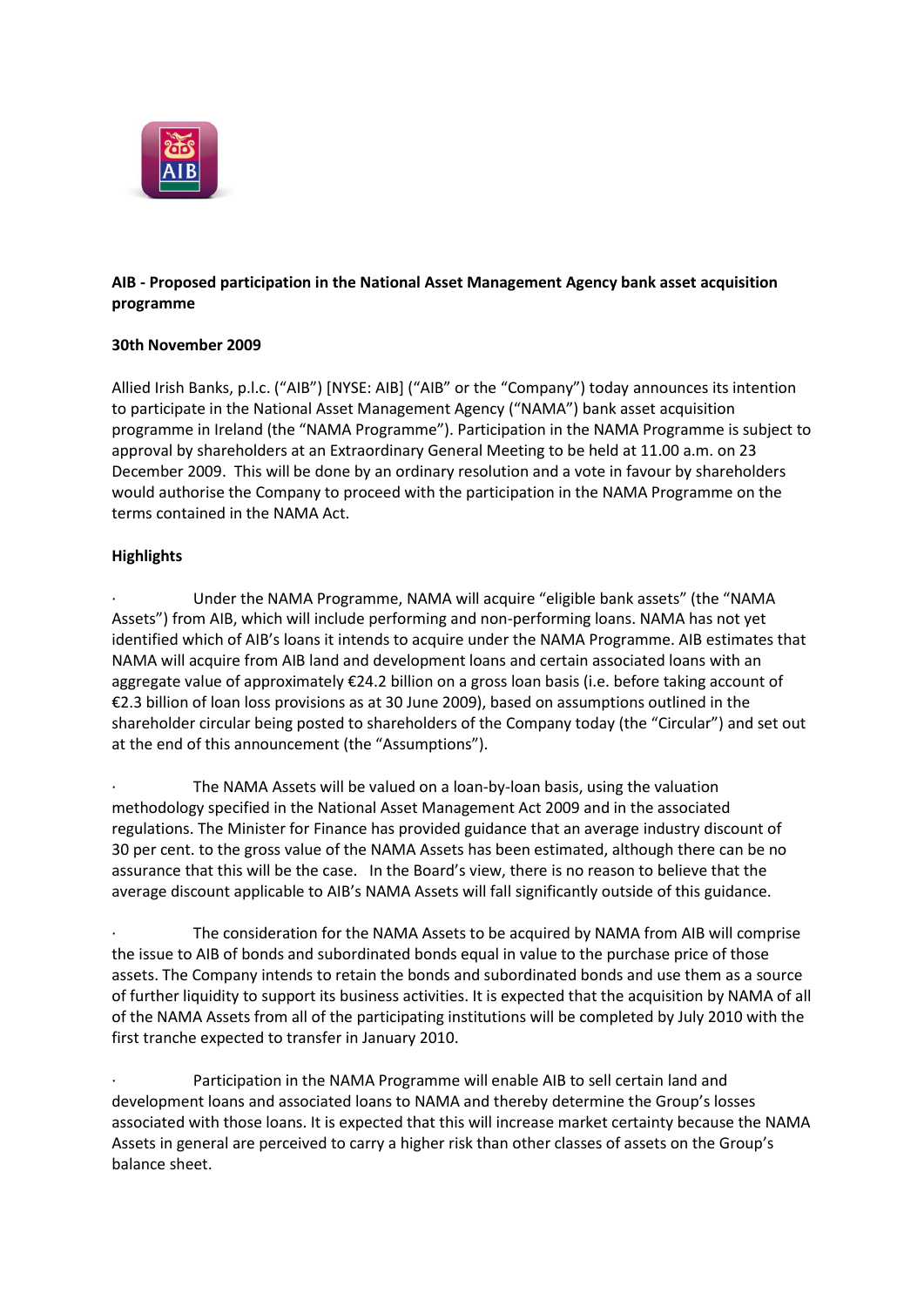The Board believes that participation by AIB in the NAMA Programme will underpin market confidence in AIB by removing a key element of uncertainty and will generate the following benefits: (i) it should enable AIB to gain greater access to wholesale funding as counterparties become more comfortable with the Company's risk profile; (ii) it should improve customer confidence in AIB and should support the Company overall in building a larger more stable deposit base; and (iii) it should enhance the Company's ability, should it so decide, to access capital, pursue the Company's strategy and improve the resilience of the Group's balance sheet.

Based on the Assumptions, AIB has estimated that, on a pro forma basis as at 30 June 2009, participation in the NAMA Programme would have reduced its core tier 1 capital ratio from 8.5 per cent. to 6.3 per cent., its tier 1 capital ratio from 7.8 per cent. to 6.1 per cent. and its total capital ratio from 10.7 per cent. to 9.5 per cent.

The NAMA Act is structured to require a participant that wishes to apply to join the NAMA Programme to do so at a point when it will not have certainty on: (i) precisely which of its NAMA Assets will be acquired by NAMA; (ii) the number of its assets to be acquired by NAMA; (iii) the price at which its NAMA Assets will be acquired by NAMA; and (iv) the timing of the transfer of its NAMA Assets to NAMA.

· The Board believes, if the resolution to authorise participation in the NAMA Participation is not approved by Shareholders, it would not be possible to put in place the necessary levels of capital that would be expected by the market or funding commitments in an acceptable time period to support and reinforce confidence in AIB and, therefore, there is a very significant risk that AIB will have to rely, to a greater extent, on Government support to sustain its business. The terms of this support are likely to result in partial or full nationalisation of AIB.

#### **Expected Timetable**

| Latest time and date for receipt of Forms of Proxy for the   | 11.00 a.m. on 21 December 2009 |
|--------------------------------------------------------------|--------------------------------|
| <b>Extraordinary General Meeting</b>                         |                                |
| <b>Extraordinary General Meeting</b>                         | 11.00 a.m. on 23 December 2009 |
| Expected date of completion of the transactions constituting | by July 2010                   |
| participation in the NAMA Programme(1)                       |                                |

Note:

(1) It is expected that NAMA Assets will be transferred to NAMA in a series of transfers. The expected completion date indicated above refers to the transfer of the last of the NAMA Assets to NAMA, as indicated by the NAMA draft business plan dated 13 October 2009.

#### **Extraordinary General Meeting**

An Extraordinary General Meeting is being convened by the EGM Notice set out at the end of the Circular to consider and, if thought fit, pass the resolutions. The Extraordinary General Meeting will take place at 11.00 a.m. on 23 December 2009 in Bankcentre, Ballsbridge, Dublin 4.

Two resolutions will be proposed at the Extraordinary General Meeting. The first resolution will be proposed as an ordinary resolution and concerns the approval required to enable AIB to participate in the NAMA Programme. The second resolution, which will be proposed as a special resolution, is not related to participation in the NAMA Programme and will, if approved, enable the Company to convene certain meetings of Shareholders on 14 days' notice.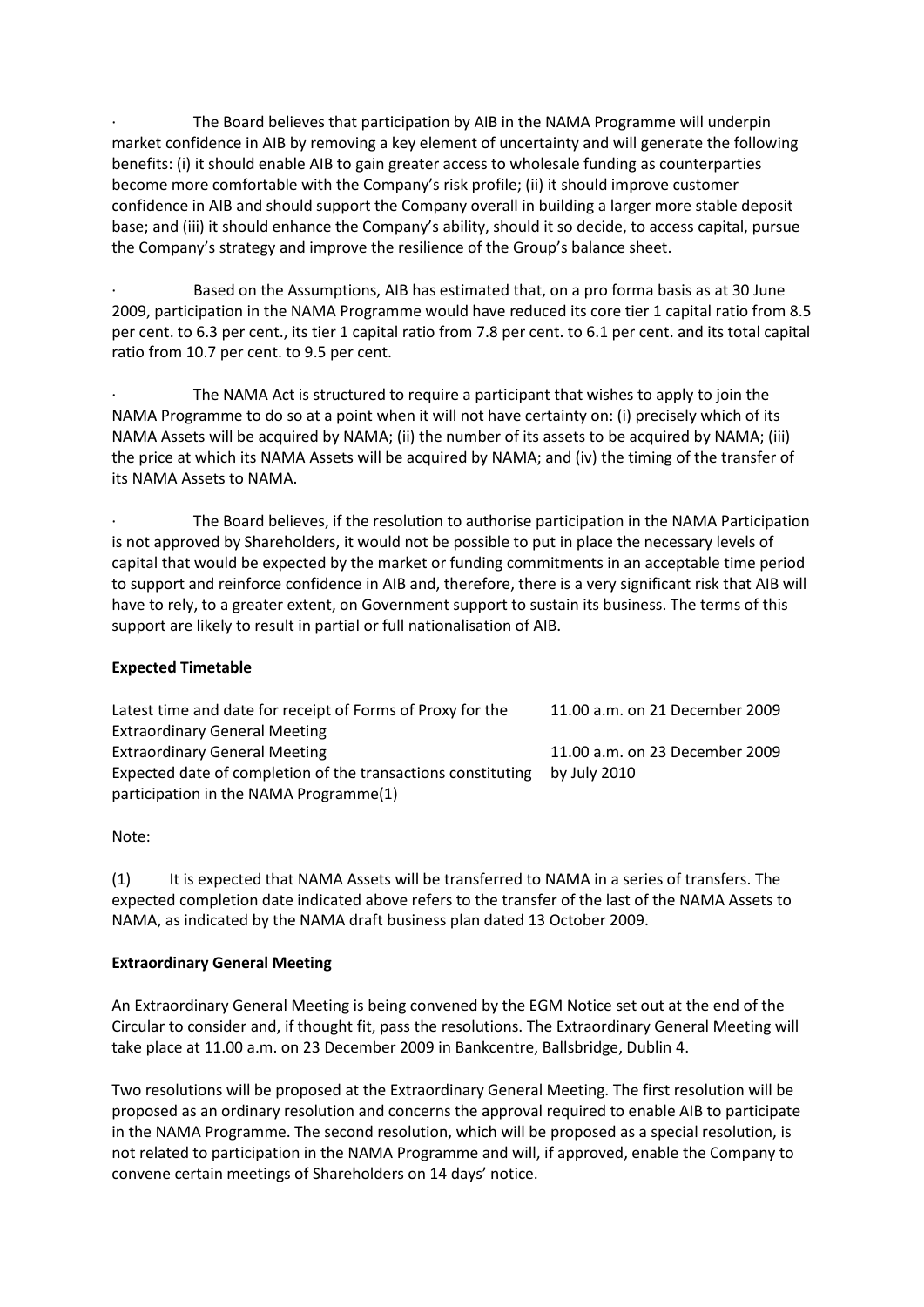Due to the size of the transaction relative to AIB's market capitalisation, participation in the NAMA Programme constitutes a "Class 1 transaction" under the Listing Rules of the Irish Stock Exchange and the Listing Rules made by the UK FSA under Part VI of the Financial Services and Markets Act 2000 of the United Kingdom, as amended, (the "Listing Rules"). In addition, participation in the NAMA Programme is treated as a "related party transaction" under the Listing Rules. As a consequence, the Listing Rules require that participation in the NAMA Programme may only be implemented if it is approved by the Company's shareholders. The National Pensions Reserve Fund Commission, which is regarded as an "associate" of the Minister for Finance under the Listing Rules and which holds ordinary shares in the Company, has undertaken not to vote on the resolution regarding NAMA and to take all reasonable steps to ensure that its associates (if any) will not vote on that resolution.

### **Documentation**

The Circular, including the EGM Notice convening an Extraordinary General Meeting of AIB to be held at 11.00 a.m. on 23 December 2009 at Bankcentre, Ballsbridge, Dublin 4, will be posted to shareholders today.

A copy of the Circular will shortly be available to download from the Company's website: www.aib.ie/investorrelations.

A copy of the Circular will also shortly be available for inspection at the following locations:

# 1. **Allied Irish Banks, p.l.c.**

Bankcentre

Ballsbridge

Dublin 4

Ireland

Tel.: +353 1 660 0311

# 2. **Company's Announcement Office**

Irish Stock Exchange

28 Anglesea Street

Dublin 2

Ireland

Tel.: +353 1 617 4200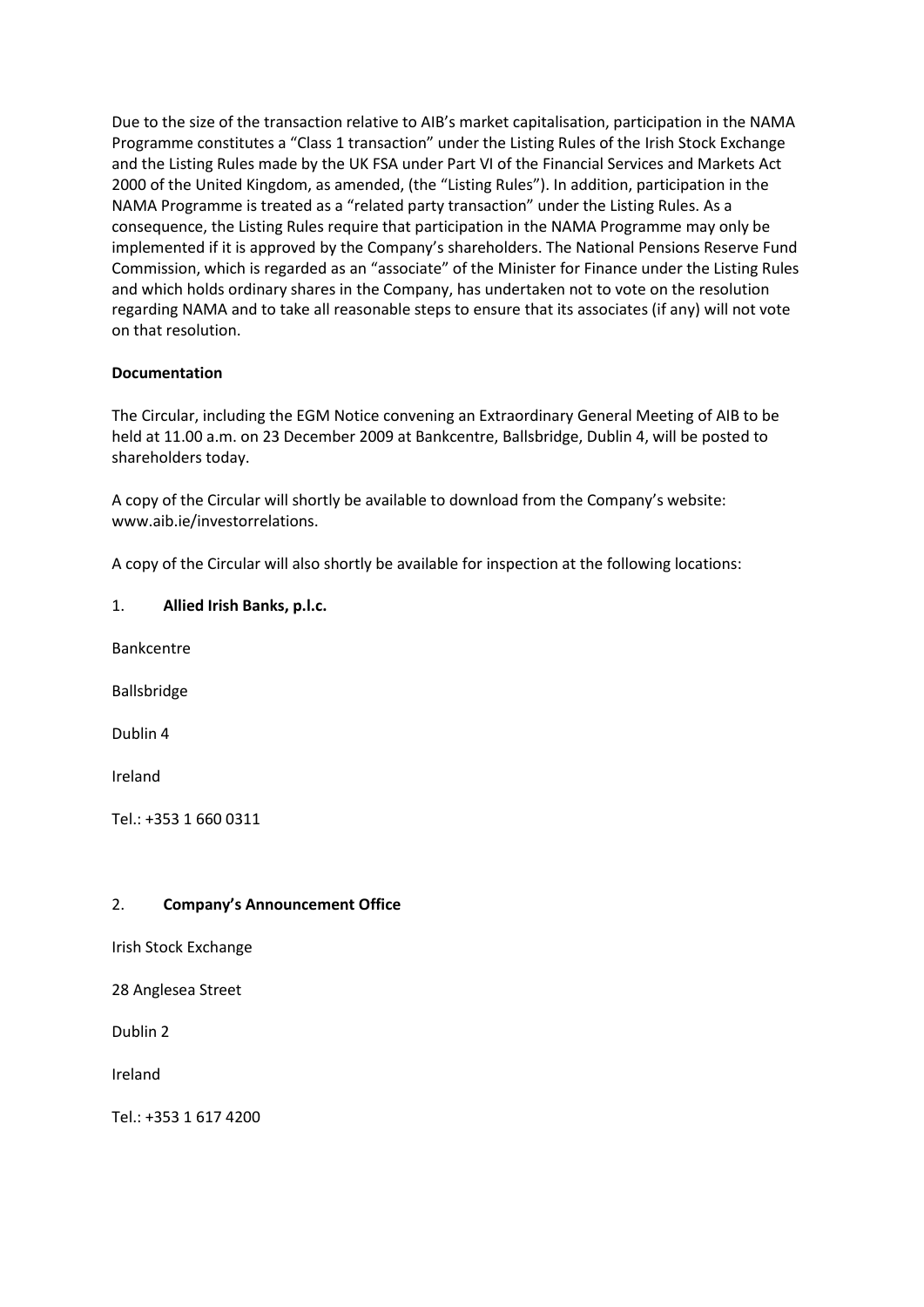#### 3. **Financial Services Authority**

25 The North Colonnade

Canary Wharf

London

E14 5HS

United Kingdom

Tel.: +44 207 066 1000

### 4. **McCann FitzGerald**

Riverside One

Sir John Rogerson's Quay

Dublin 2

Ireland

#### 5. **Linklaters LLP**

One Silk Street

London

EC2Y 8HQ

United Kingdom

Enquiries

# **For further information, please contact:**

Catherine Burke Head of Corporate Relations AIB Group Bankcentre Ballsbridge Dublin 4 Tel: +353-1-6600311 Ext: 13894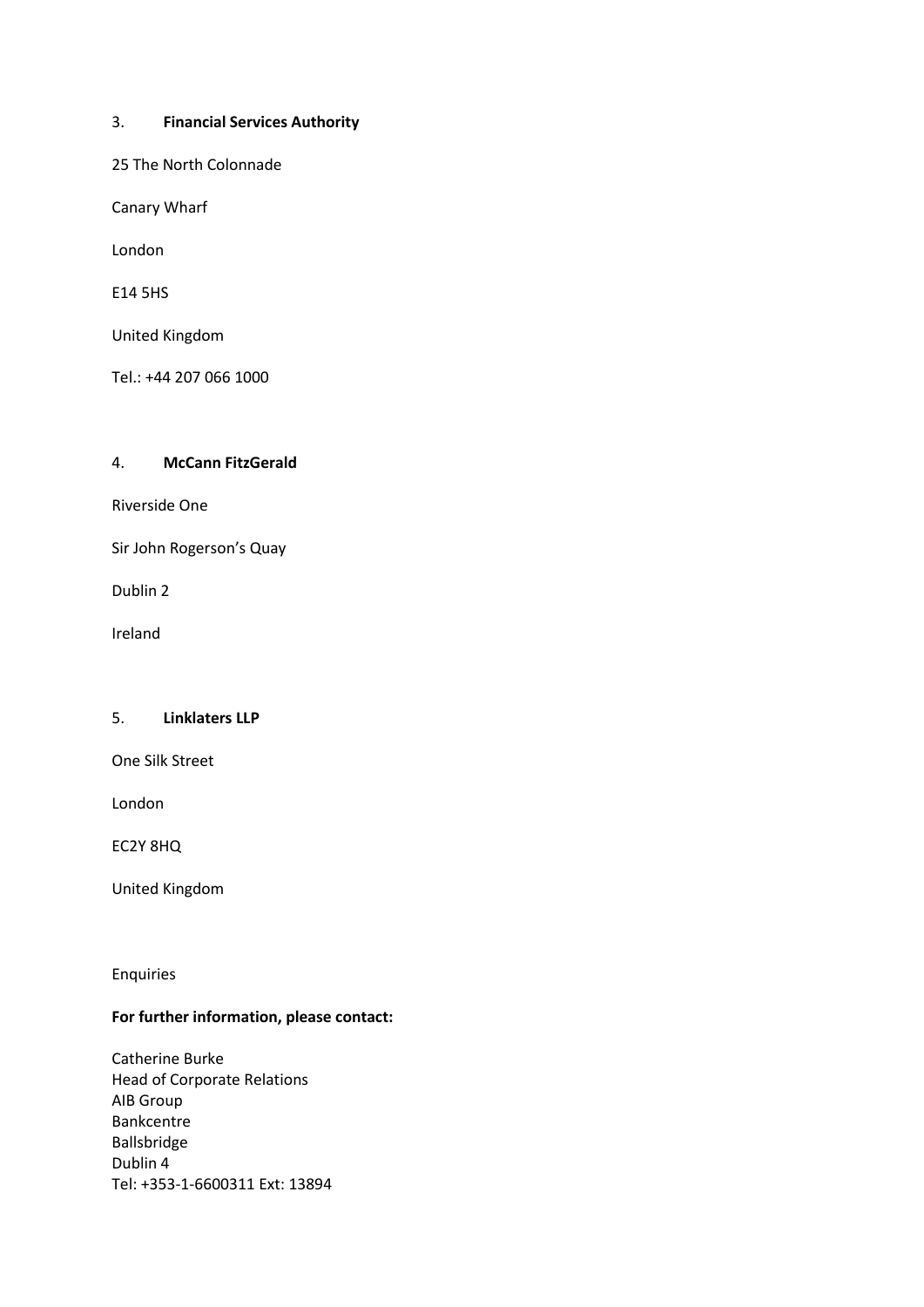Alan Kelly General Manager, Group Finance AIB Group Bankcentre Ballsbridge Dublin 4 Tel: +353-1-6600311 Ext 12162

This is not a circular or an equivalent document. Please read the whole of the Circular, in particular the risk factors set out in the Circular. You should not rely on any key or summarised information as set out in this announcement.

This announcement does not constitute or form part of any offer or invitation to purchase, otherwise acquire, subscribe for, sell, otherwise dispose of or issue, or any solicitation of any offer to sell, otherwise dispose of, issue, purchase, otherwise acquire or subscribe for, any security. The contents of this announcement should not be construed as legal, business, financial, tax, investment or other professional advice.

Morgan Stanley & Co. Limited ("Morgan Stanley") is acting as sponsor and financial adviser and AIB Corporate Finance Limited ("AIB Corporate Finance") is acting as financial adviser to AIB in relation to participation in the NAMA Programme. Morgan Stanley and AIB Corporate Finance are acting exclusively for AIB and no one else in connection with participation in the NAMA Programme and will not regard any other person (whether or not a recipient of the Circular) as their respective client in relation to participation in the NAMA Programme and will not be responsible to anyone other than AIB for providing the protections afforded to their respective clients or for providing advice in relation to participation in the NAMA Programme or any other matter referred to in this announcement. In particular, the advice of Morgan Stanley referred to on page 19 of the Circular has been delivered to the Directors for the purposes of their obligations under the Listing Rules. It has not been delivered for the benefit of anyone else, including any shareholder of AIB, and it is not to be relied on by anyone other than the Directors for any purpose whatsoever.

Apart from the responsibilities and liabilities, if any, which may be imposed on Morgan Stanley by the Listing Rules, neither Morgan Stanley nor AIB Corporate Finance accepts any responsibility whatsoever and makes no representation or warranty, express or implied, for the contents of this announcement or the Circular, including its accuracy, completeness or verification or for any other statement made or purported to be made by AIB, or on AIB's behalf or by Morgan Stanley or AIB Corporate Finance, or on Morgan Stanley's or AIB Corporate Finance's behalf, in connection with AIB or participation in the NAMA Programme, and nothing in this announcement is or shall be relied upon as a promise or representation in this respect, whether as to the past or future. Each of Morgan Stanley and AIB Corporate Finance accordingly disclaims to the fullest extent permitted by law and under the Listing Rules all and any responsibility and liability, whether arising in tort, contract or otherwise, which it might otherwise have in respect of the Circular or this announcement and any such statement.

This announcement contains "forward-looking statements", within the meaning of Section 27A of the US Securities Act of 1933, as amended, and Section 21E of the US Exchange Act of 1934, as amended, regarding the belief or current expectations of AIB, AIB's Directors and other members of its senior management about AIB's businesses and the transactions described in this announcement, including statements relating to possible future write-downs or impairments. Generally, words such as "may", "could", "will", "expect", "intend", "estimate", "anticipate", "believe", "plan", "seek", "continue" or similar expressions identify forward-looking statements.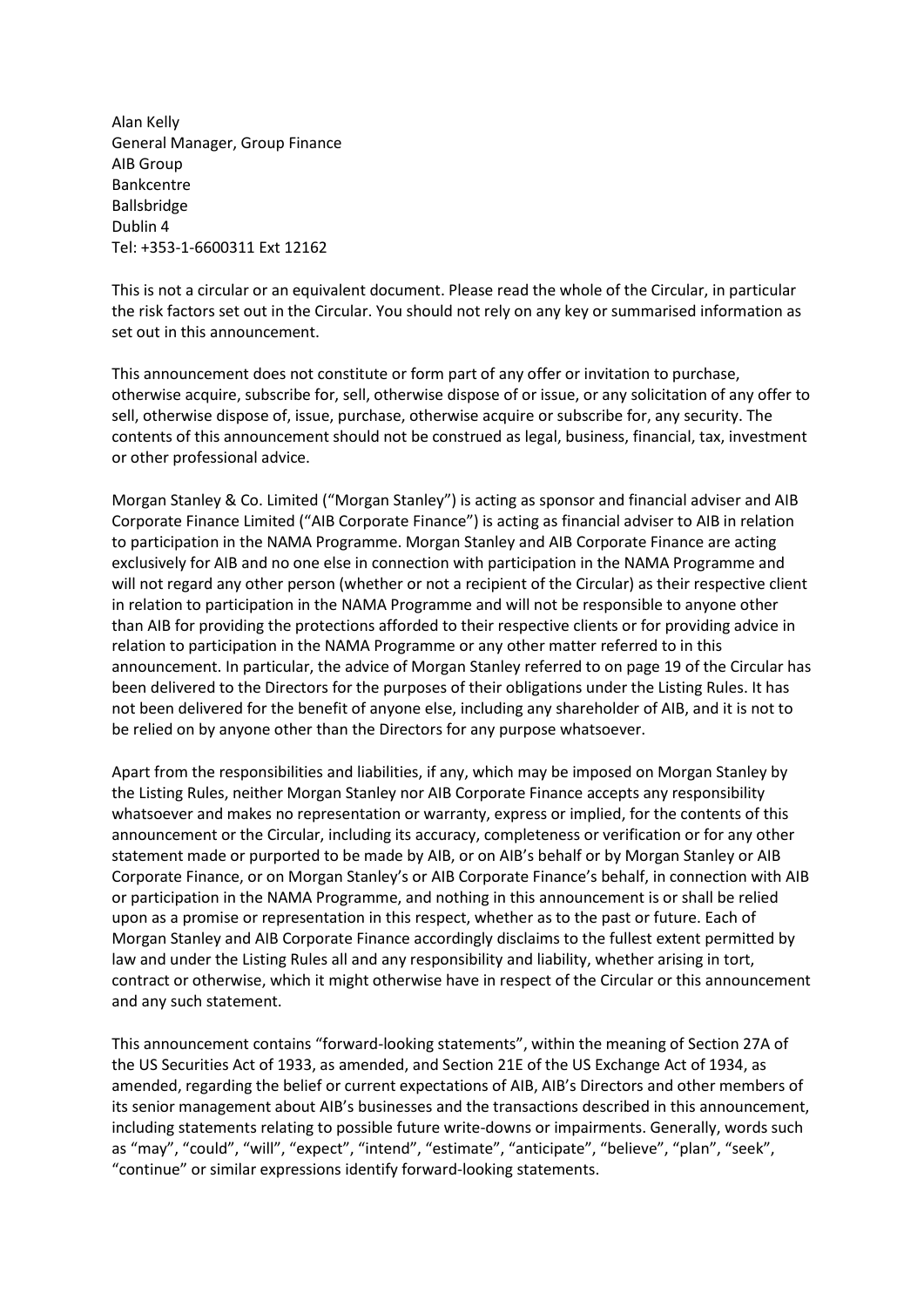These forward-looking statements are not guarantees of future performance. Rather, they are based on current views and assumptions and involve known and unknown risks, uncertainties and other factors, many of which are outside the control of AIB and are difficult to predict, that may cause actual results to differ materially from any future results or developments expressed or implied from the forward-looking statements. Factors that could cause actual results to differ materially from those contemplated by the forward-looking statements include, among other factors: developments in the current crisis in global financial markets; the ability of AIB to access sources of liquidity; the risk that AIB may have insufficient capital resources to meet the minimum required by regulators; the possibility of AIB requiring further goodwill impairments; the risk that financial models determining the value of certain financial instruments may change over time or turn out to be inaccurate and the value realised by AIB for its assets may be materially different from the current or estimated value; the financial stability of other financial institutions, including AIB's counterparties; the management of AIB's capital; the policies of various governmental and regulatory authorities; limitations or additional requirements imposed on AIB's activities as a result of participation in the NAMA Programme, the CIFS Scheme, the ELG Scheme and the NPRFC Investment (each as defined in the Circular); the risk that governmental liability guarantee schemes may be revoked or changed; the credit ratings assigned to AIB by rating agencies; the risk that AIB may not participate in the NAMA Programme or that the NAMA Programme may turn out to be unsuccessful in achieving its goals; the risk that AIB's application to participate in the NAMA Programme may not be successful; if AIB participates in the NAMA Programme, the lack of control AIB will have over the nature, number and valuation of the assets to be transferred to NAMA and the timing for the transfer of those assets to NAMA; the risk that the value of associated loans that NAMA acquires from AIB could be greater than the value attributed to them in the Assumptions (as defined below); the outcome of EU state aid clearances and reviews; the undertakings made by, and restrictions placed on, AIB once an application has been made by it to participate in the NAMA Programme; the risk that AIB may be required to indemnify NAMA in respect of various matters; the directions the Financial Services Regulatory Authority, as part of the Central Bank and Financial Services Authority of Ireland (the "Financial Regulator") may give in relation to AIB's future conduct; the risk that the Minister for Finance may direct the Company to implement a restructuring plan and/or a business plan in relation to AIB's future conduct; the Company being required to provide such services in respect of NAMA Assets as NAMA requests; compliance with any guidelines issued by the Minister for Finance regarding lending practices; and the risk that AIB may not recover the full value of the subordinated NAMA bonds and that the Government may impose a surcharge on the Company's profits.

No statement in this announcement is intended to constitute a profit forecast or profit estimate for any period. The forward-looking statements speak only as of the date of this announcement. Except as required by the Financial Regulator, the Irish Stock Exchange, the FSA, the London Stock Exchange plc or applicable law, AIB does not have any obligation to update or revise publicly any forward-looking statement, whether as a result of new information, further events or otherwise. AIB expressly disclaims any obligation or undertaking to publicly release any updates or revisions to any forward-looking statement contained in this announcement or incorporated by reference to reflect any change in AIB's expectations with regard thereto or any change in events, conditions or circumstances on which any such statement is based.

This announcement contains various references to the Company's estimate of its NAMA Assets as being €24.2 billion on a gross loan basis (i.e. before taking account of €2.3 billion of loan loss provisions as at 30 June 2009). That estimate by AIB of the likely value of its NAMA Assets is based on:

the Assumptions (as defined below);